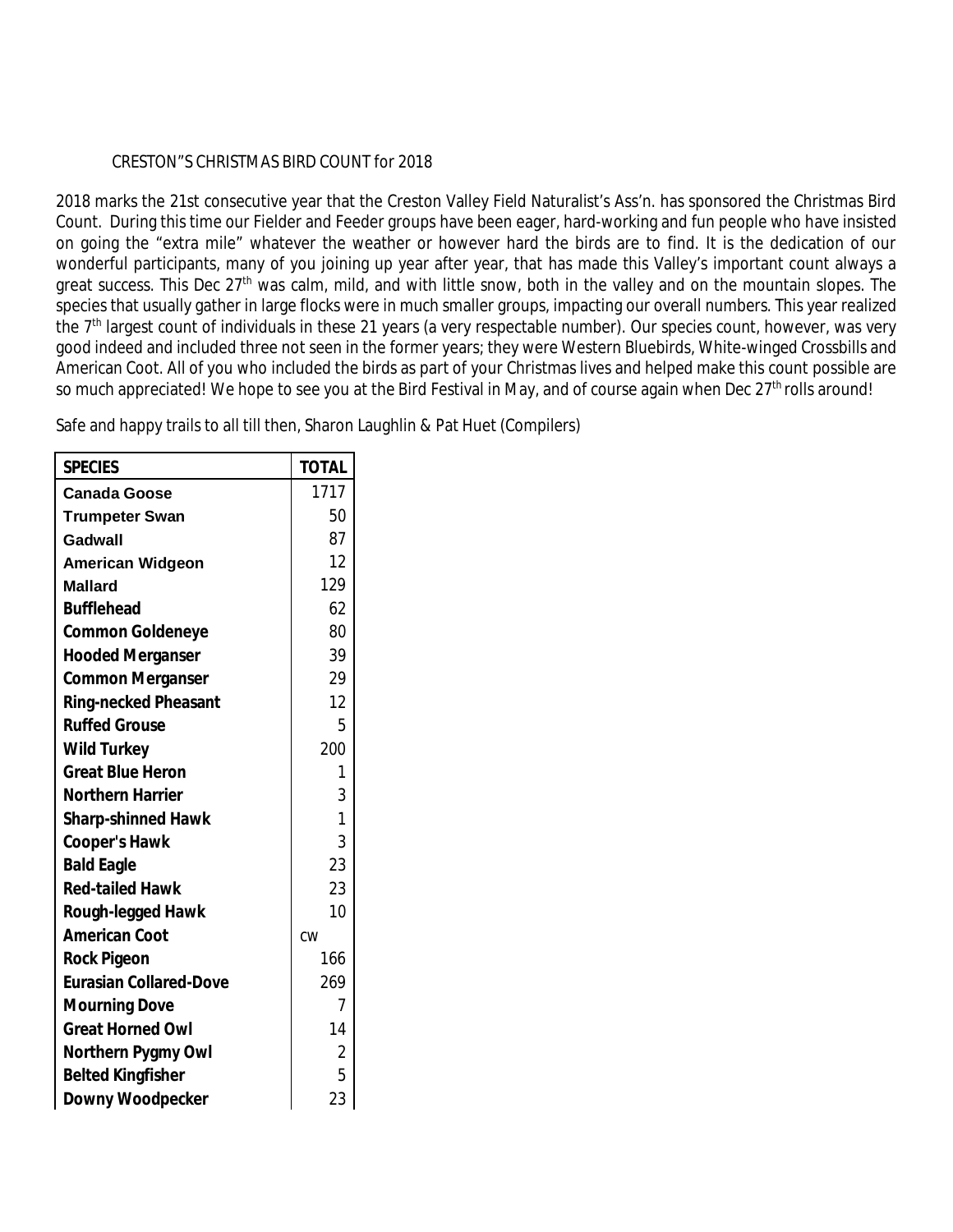| <b>Hairy Woodpecker</b><br><b>Amer. Three-toed</b>      | 7              |
|---------------------------------------------------------|----------------|
| Woodpecker                                              | 2              |
| <b>Northern Flicker</b>                                 | 184            |
| <b>Piliated Woodpecker</b>                              | 16             |
| <b>American Kestrel</b>                                 | 1              |
| <b>Merlin</b>                                           | 3              |
| <b>Northern Shrike</b>                                  | $\overline{2}$ |
| Steller's Jay                                           | 5              |
|                                                         | 35             |
| <b>Blue Jay</b>                                         | 50             |
| <b>Black-billed Magpie</b><br><b>Clark's Nutcracker</b> |                |
|                                                         | CW             |
| <b>American Crow</b>                                    | 229            |
| <b>Common Raven</b>                                     | 169            |
| <b>Black-capped Chickadee</b>                           | 595            |
| <b>Mountain Chickadee</b>                               | 1              |
| <b>Chestnut-backed Chickadee</b>                        | 25             |
| <b>Red-breasted Nuthatch</b>                            | 77             |
| <b>Brown Creeper</b>                                    | 2              |
| <b>Pacific Wren</b>                                     | 10             |
| <b>Marsh Wren</b>                                       | 1              |
| <b>American Dipper</b>                                  | $\overline{2}$ |
| <b>Golden-crowned Kinglet</b>                           | 22             |
| <b>Western Bluebird</b>                                 | 4              |
| <b>Townsend's Solitaire</b>                             | 7              |
| <b>American Robin</b>                                   | 214            |
| <b>Varied Thrush</b>                                    | 1              |
| <b>European Starling</b>                                | 758            |
| <b>Bohemian Waxwing</b>                                 | 183            |
| <b>Cedar Waxwing</b>                                    | 134            |
| <b>Snow Bunting</b>                                     | <b>CW</b>      |
| <b>American Tree Sparrow</b>                            | Z              |
| Dark-eyed Junco (general)                               | 242            |
| Dark-eyed Junco (slate)                                 | 151            |
| Dark-eyed Junco (Oregon)                                | 346            |
| <b>White-crowned Sparrow</b>                            | 2              |
| <b>Song Sparrow</b>                                     | 88             |
| <b>Spotted Towhee</b>                                   | 1              |
| <b>Redwing Blackbird</b>                                | 150            |
| <b>Pine Grosbeak</b>                                    | 3              |
| <b>House Finch</b>                                      | 218            |
| <b>Purple Finch</b>                                     | 7              |
| <b>Red Crossbill</b>                                    | 15             |
| <b>White-winged Crossbill</b>                           | 12             |
| <b>Common Redpoll</b>                                   | 32             |
| <b>Pine Siskin</b>                                      | 711            |
| <b>American Goldfinch</b>                               | 337            |
|                                                         | 1              |
| <b>Evening Grosbeak</b>                                 |                |